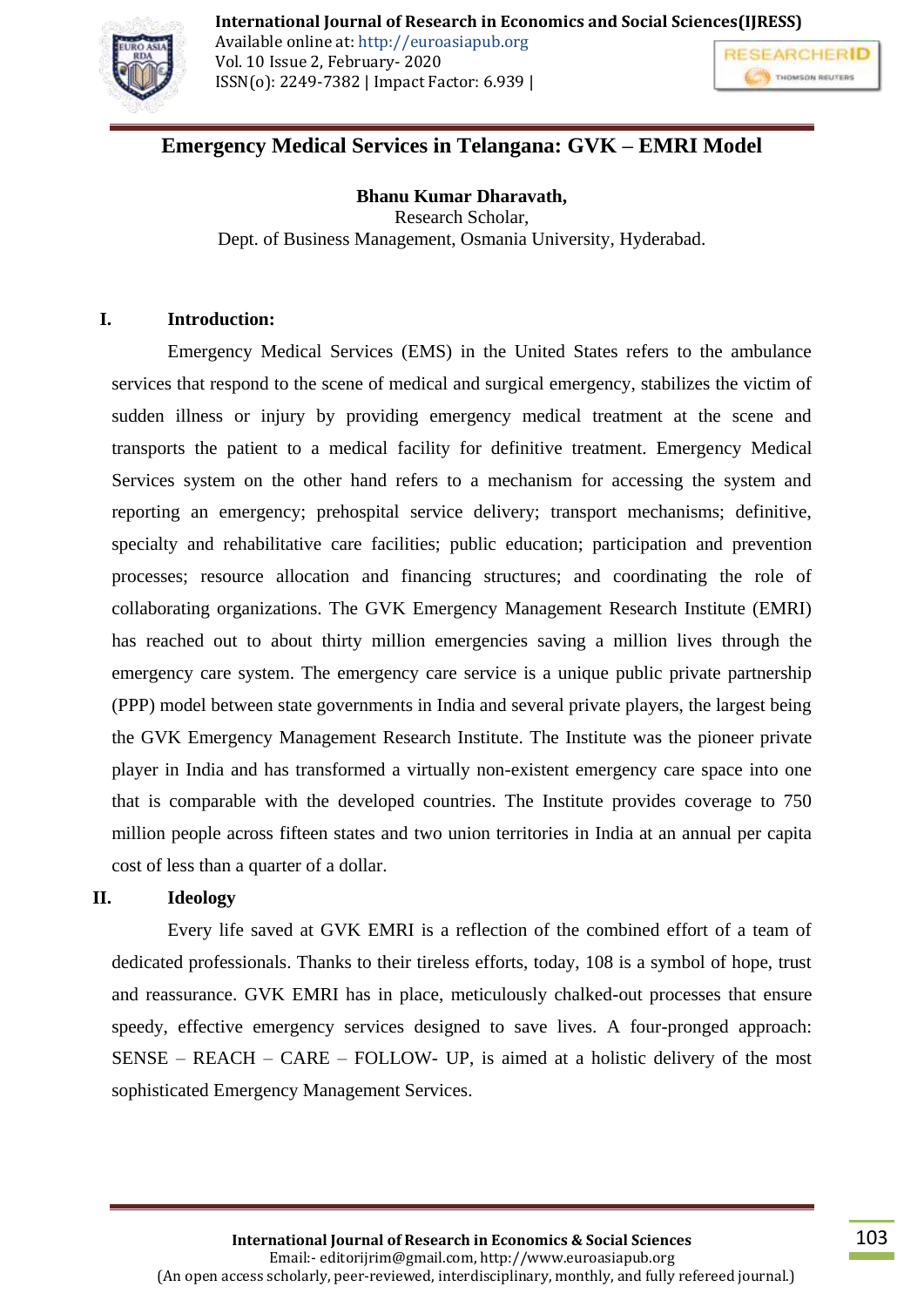

# **III. Operations - "Golden Hour Reach"**

The objectives of reliability, comfort, cleanliness, hygiene, timeliness, and financial viability must all be met with extreme accuracy. The ambulances operated by GVK - EMRI are designed in-house to meet the needs of Indian patients and are built to provide safety, comfort, and prevent the patient's injury or sickness from worsening.

The 108 hotline is a toll-free number that customers can dial in the event of a medical, police, or fire emergency. A single call centre at the state level coordinates all calls. On the ground, typically one ambulance is stationed for every 100,000 people. Three drivers and three paramedical emergency technicians staff each ambulance. Every fifteen ambulances are overseen by two supervisors. The service is provided at no cost to the user. Pickup must take place within twenty minutes near metropolitan areas and forty minutes in rural areas, according to care standards. The four steps depicted below are part of a typical emergency response procedure flow.

### **Operational Model – GVK EMRI**



Source: www.accessh.org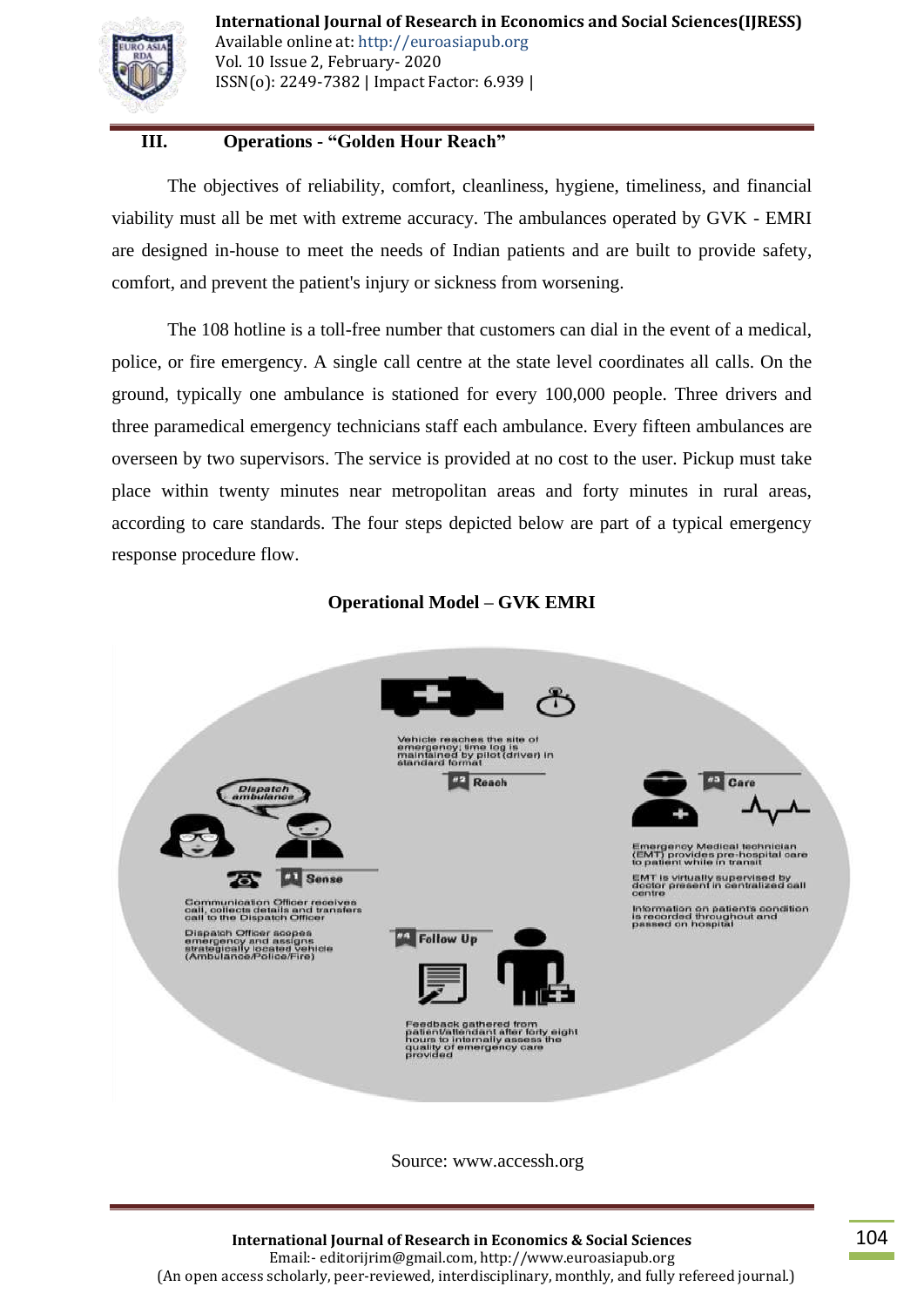

TheEmergency Management ResearchInstitutebuilt the largestmodelfor emergency response services withinahealthsystem thatwas barely equipped to supportthis innovation.The need for theservicewas large, but thedemand for it was not wellarticulated to attractprivateplayers inthis segment. To catalyzeastrong demand, theInstitute engaged in severalcommunitysensitizationactivities.This helped improve awarenessof emergency care.

# **IV. The Partnership**

The GVK Emergency Management Research Institute and the state governments have formed a unique cooperation. The risk-sharing financing arrangement is unusual. The GVK Foundation is responsible for leadership, innovation, information technology, collaborations, research, knowledge transfer, and quality assurance, while the government funds the capital and operational costs of running the ambulances.

The government offers crucial regulatory support to ensure consistent operations. This assistance also shields the Institute, a private provider, from legal liability. The government plays a significant role in managing the service's outcomes while maintaining the service's operational autonomy. The Institute, as the commercial provider, contributes to the management and design of the service, which helps to increase the efficiency of public funds



spent on emergency response management.

Source: [www.accessh.org](http://www.accessh.org/)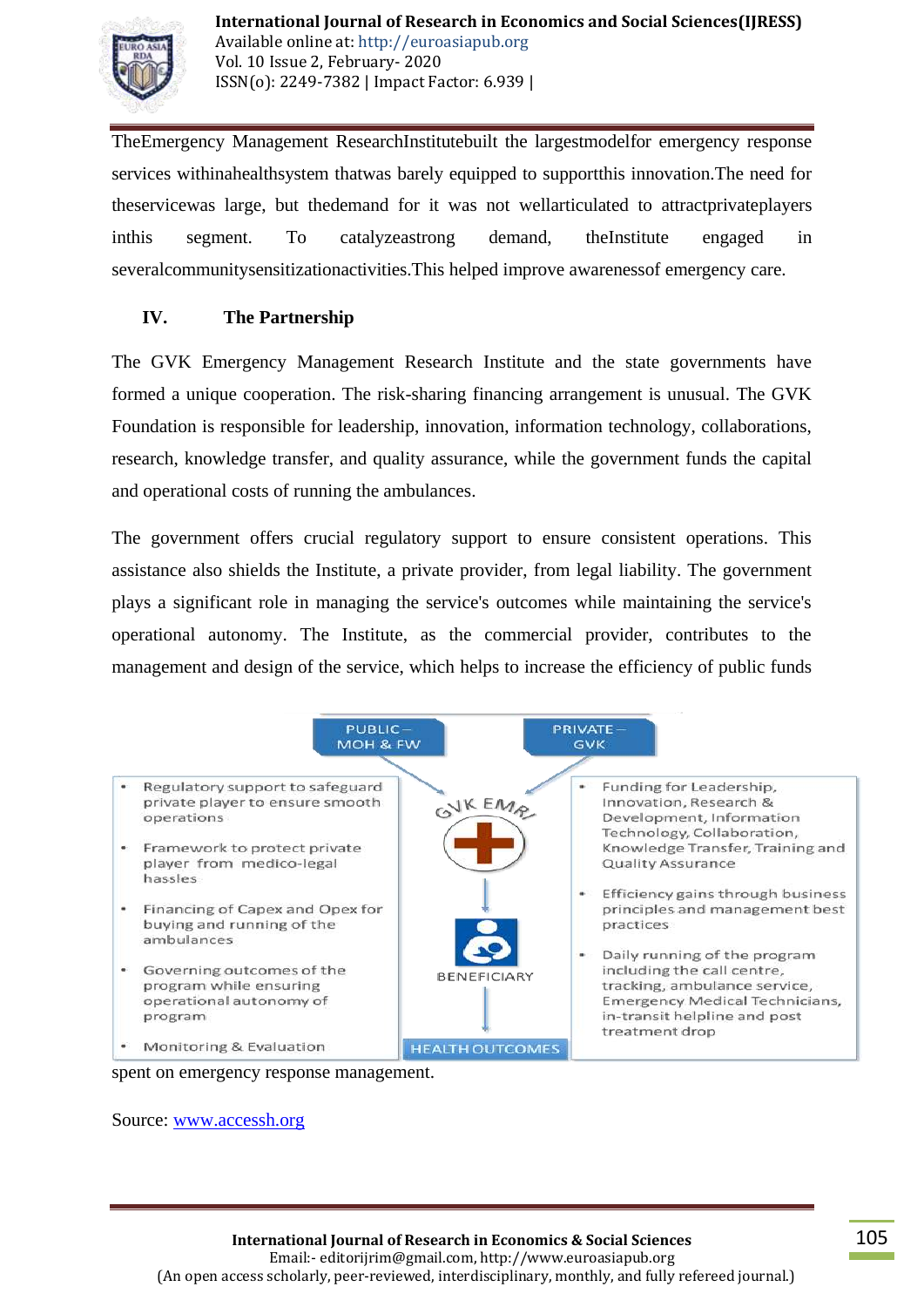

# **V. Effectiveness of GVK-EMRI Model:**

### **a) On Access:**

For a large part of India, access to affordable healthcare services is a challenge. Access to care is worse for vulnerable groups, including women, children, the elderly, and low-income populations from remote rural and tribal areas. The technology driven 108 partnership addresses the issue of equitable access to emergency services by providing free emergency care to all people in India, rich and poor, rural and urban alike.

# **b) On Health Outcomes:**

the Emergency Management Research Institute was just beginning to grow, India contributed about twenty three percent to the global burden of maternal deaths. Institutional deliveries were as low as 40.7 percent (NHFS-3, 2005-06). Low numbers of institutional deliveries contributed to a high maternal mortality rate. The universal reach and specific focus on pregnancy related emergencies are estimated to have contributed to a fifteen percent reduction in the maternal mortality rate in Andhra Pradesh (Jena, Bharadwaj, & Rao, 2009). Without the risk of oversimplification, we can assume that the contribution of the emergency response service to reduced maternal mortality across the country is also significant. Similarly, the Institute is likely improving the survival rates of traffic accidents. The emergency response service reaches more than twenty percent of all emergencies due to road traffic accidents.

# **c) On Household Finances:**

The GVK Emergency Management Research Institute has also contributed to a reduction in out of pocket household expenditure on transport to the hospital by thirty seven percent in Andhra Pradesh (Bergkvist, Wagstaff, Katyal, singh, Samarth, & Rao, 2014).

# **d) On Public Finances:**

It is important to gauge the partnership through the impact it has on public finances and the output it can generate for every dollar of public money spent. The illustrations below compare the Emergency Management Research Institute service and the United States 911 emergency service on several outcome parameters and the costs incurred to achieve these outcomes.